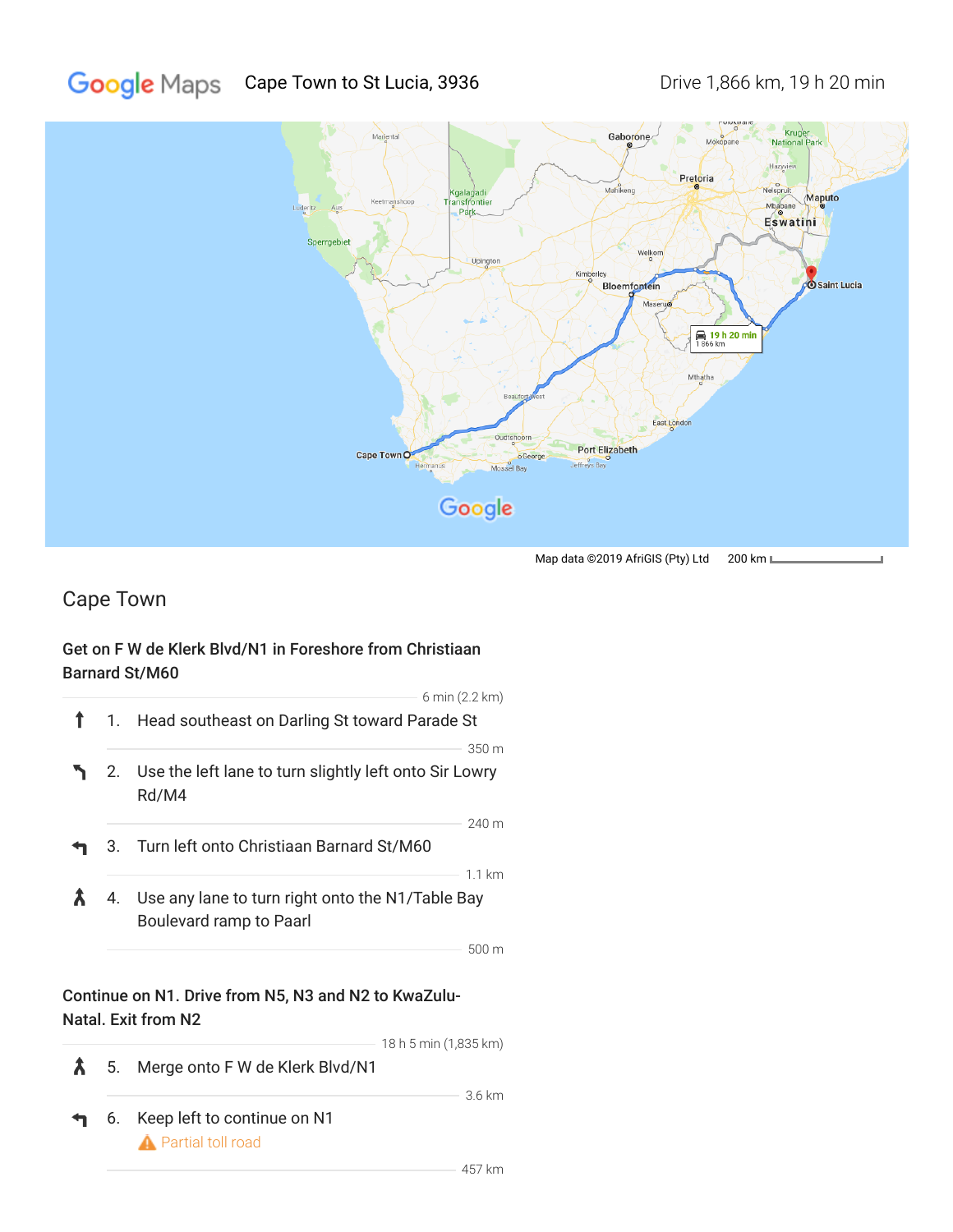|   | At the roundabout, take the 3rd exit onto Donkin<br>7.<br>St/N1/N12<br><b>A</b> Continue to follow N1 |                                                                                                                                                                               |  |  |  |
|---|-------------------------------------------------------------------------------------------------------|-------------------------------------------------------------------------------------------------------------------------------------------------------------------------------|--|--|--|
|   |                                                                                                       | 539 km                                                                                                                                                                        |  |  |  |
|   | 8.                                                                                                    | Keep right to stay on N1<br><b>A</b> Partial toll road                                                                                                                        |  |  |  |
| Х | 9.                                                                                                    | 108 km<br>Use the left lane to take the ramp to N5/R708                                                                                                                       |  |  |  |
|   | 10.                                                                                                   | 500 m<br>Turn right onto N5/R708<br><b>Continue to follow N5</b>                                                                                                              |  |  |  |
|   | 11.                                                                                                   | 138 km<br>Turn right onto N5/R26                                                                                                                                              |  |  |  |
| λ | 12.                                                                                                   | 91.2 km<br>Merge onto N3<br><b>A</b> Partial toll road                                                                                                                        |  |  |  |
|   | 13.                                                                                                   | 205 km<br>Keep right to stay on N3                                                                                                                                            |  |  |  |
|   | 14.                                                                                                   | 5.7 km<br>Keep right to stay on N3<br><b>A</b> Partial toll road                                                                                                              |  |  |  |
|   | 15.                                                                                                   | 77.4 km<br>At the interchange 165-E B Cloete, Use the left 2<br>lanes to follow signs for N2 toward Stanger/King<br>Shaka International Airport<br><b>A</b> Partial toll road |  |  |  |
|   | 16.                                                                                                   | 209 km<br>Take the exit                                                                                                                                                       |  |  |  |
|   |                                                                                                       | 450 m                                                                                                                                                                         |  |  |  |
|   |                                                                                                       | Take R618 to your destination in Saint Lucia<br>29 min (28.6 km)                                                                                                              |  |  |  |
|   | 17.                                                                                                   | Turn right toward P237<br>190 m                                                                                                                                               |  |  |  |
|   | 18.                                                                                                   | Continue onto P237<br>$1.8 \mathrm{km}$                                                                                                                                       |  |  |  |
|   | 19.                                                                                                   | Turn left to stay on P237                                                                                                                                                     |  |  |  |
|   | 20.                                                                                                   | 900 m<br>Turn right onto R618<br>25.1 km                                                                                                                                      |  |  |  |
|   | 21.                                                                                                   | At the roundabout, take the 1st exit onto<br>Mckenzie St                                                                                                                      |  |  |  |
|   | 22.                                                                                                   | 56 m<br>Turn right onto Beach Rd                                                                                                                                              |  |  |  |